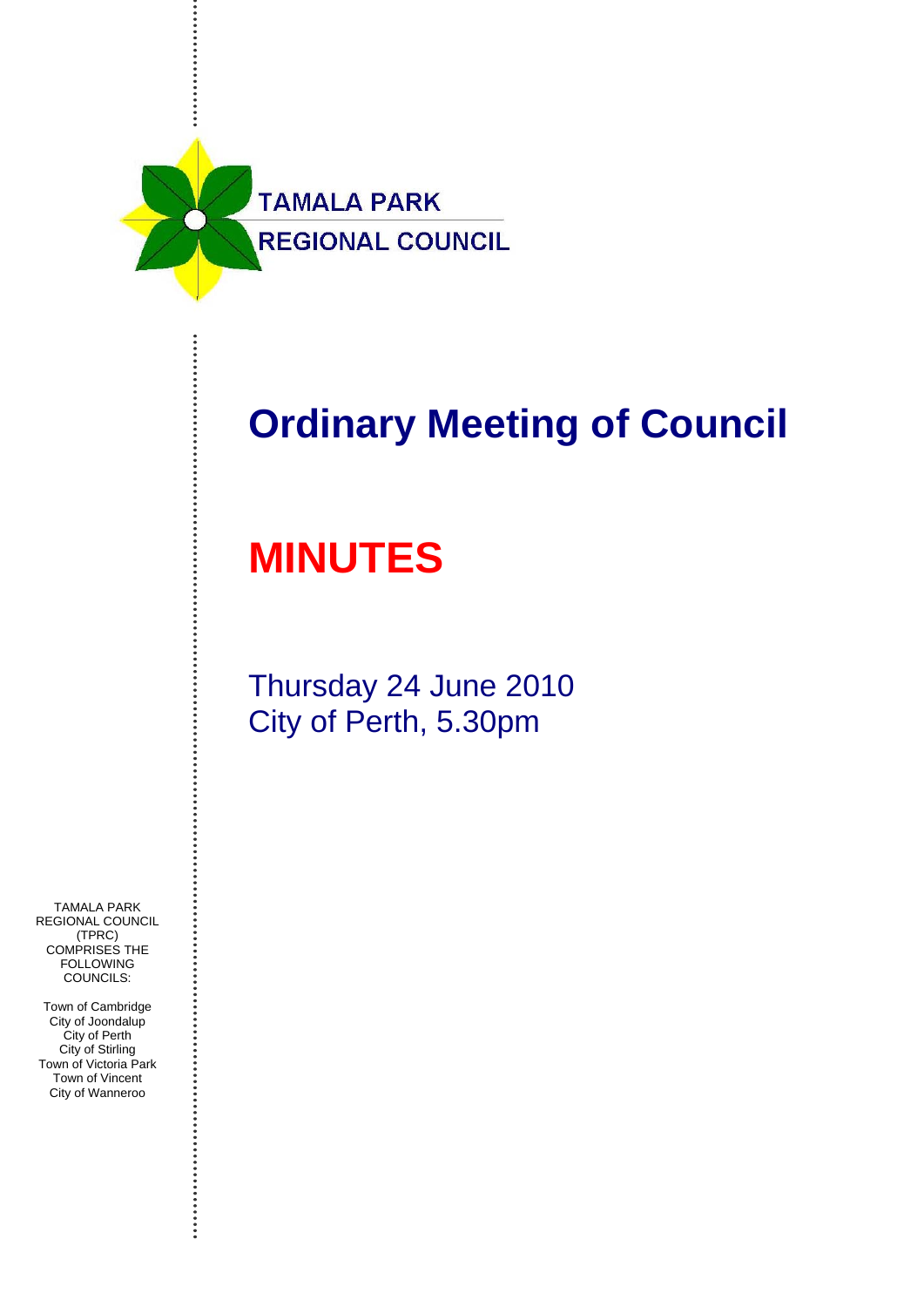| <b>OWNER COUNCIL</b>  | <b>MEMBER</b>              | <b>ALTERNATE MEMBER</b> |
|-----------------------|----------------------------|-------------------------|
| Town of Cambridge     | <b>Mayor Simon Withers</b> |                         |
| City of Joondalup     | Cr Tom McLean              |                         |
|                       | <b>Cr Geoff Amphlett</b>   |                         |
| City of Perth         | Cr Eleni Evangel           |                         |
| City of Stirling      | Cr Leonie Getty            |                         |
|                       | Cr John Italiano           |                         |
|                       | Cr David Michael           |                         |
|                       | <b>Cr Stephanie Proud</b>  |                         |
| Town of Victoria Park | Mayor Trevor Vaughan       |                         |
| Town of Vincent       | Mayor Nick Catania         |                         |
| City of Wanneroo      | <b>Cr Dianne Guise</b>     | Mayor Jon Kelly         |
|                       | Cr Glynis Monks            | Cr Brett Treby          |

## **MEMBERSHIP**

NB: Although some Councils have nominated alternate members, it is a precursor to any alternate member acting that a Council carries a specific resolution for each occasion that the alternate member is to act, referencing Section 51 of the Interpretation Act. The current Local Government Act does not provide for the appointment of deputy or alternate members of Regional Councils. The DLG is preparing an amendment to rectify this situation.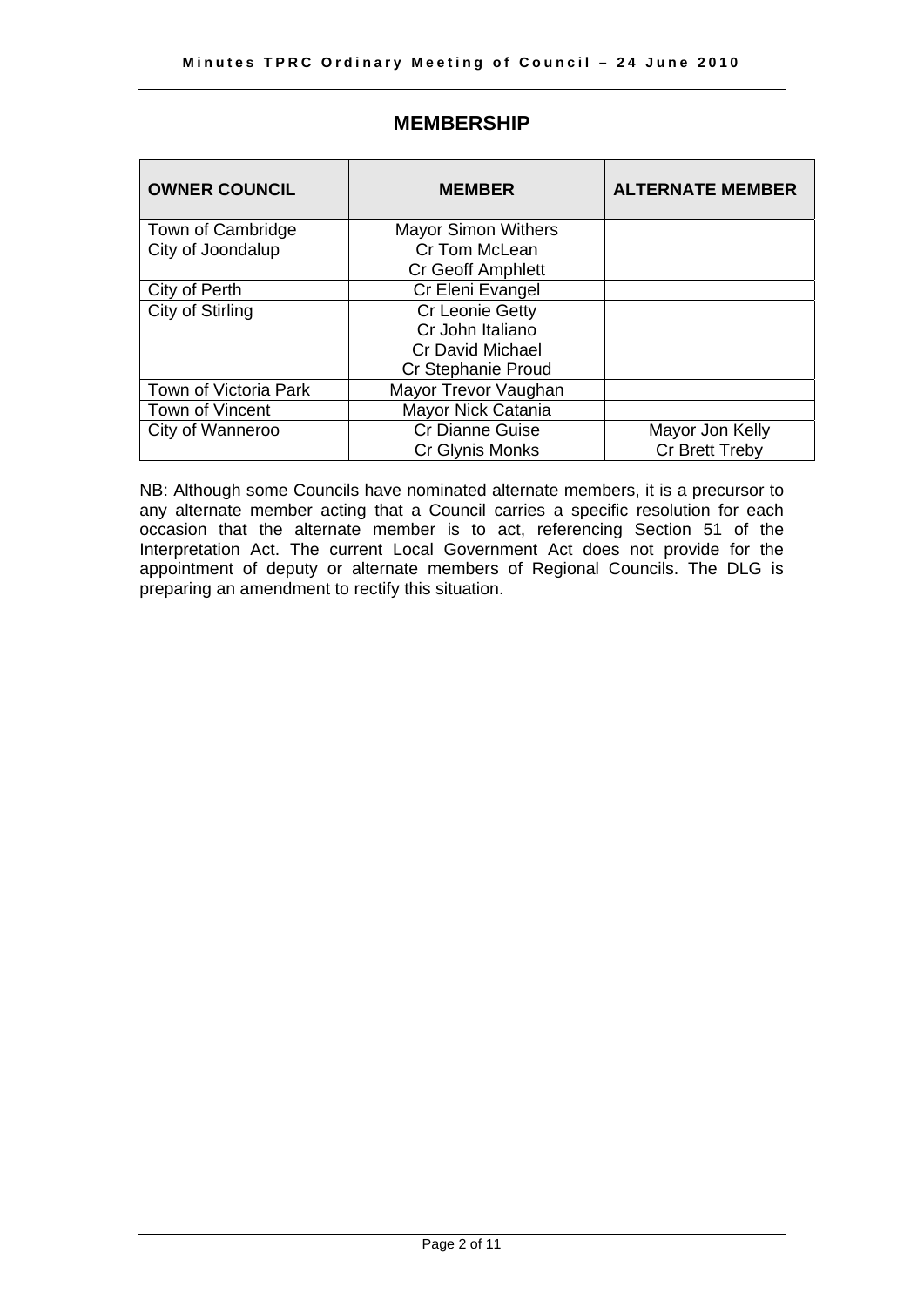## **TABLE OF CONTENTS**

| $1_{-}$ |                                                                   |  |  |  |  |
|---------|-------------------------------------------------------------------|--|--|--|--|
|         |                                                                   |  |  |  |  |
| 2.      |                                                                   |  |  |  |  |
| 3.      |                                                                   |  |  |  |  |
| 4.      |                                                                   |  |  |  |  |
| 5.      |                                                                   |  |  |  |  |
| 5A.     |                                                                   |  |  |  |  |
| 6.      |                                                                   |  |  |  |  |
| 7.      |                                                                   |  |  |  |  |
| 8.      |                                                                   |  |  |  |  |
| 9.      |                                                                   |  |  |  |  |
| 9.1     |                                                                   |  |  |  |  |
| 9.2     | STATEMENTS OF FINANCIAL ACTIVITY FOR THE MONTHS OF APRIL 2010 AND |  |  |  |  |
| 9.3     | LIST OF MONTHLY ACCOUNTS SUBMITTED FOR THE MONTHS OF APRIL 2010   |  |  |  |  |
| 9.4     |                                                                   |  |  |  |  |
| 9.5     | PARTNERING/ALLIANCE RFP (TENDER) - CONFIDENTIAL ITEM  6           |  |  |  |  |
| 9.6     |                                                                   |  |  |  |  |
| 9.7     |                                                                   |  |  |  |  |
| 9.8     |                                                                   |  |  |  |  |
| 9.9     |                                                                   |  |  |  |  |
|         |                                                                   |  |  |  |  |
|         | 9.11 ENVIRONMENTAL PROTECTION & BIODIVERSITY CONSERVATION ACT -   |  |  |  |  |
| 10.     | ELECTED MEMBERS MOTIONS OF WHICH NOTICE HAS BEEN GIVEN  10        |  |  |  |  |
| 11.     | QUESTIONS BY ELECTED MEMBERS OF WHICH DUE NOTICE HAS BEEN GIVEN   |  |  |  |  |
| 12.     |                                                                   |  |  |  |  |
| 13.     |                                                                   |  |  |  |  |
| 14.     |                                                                   |  |  |  |  |
| 15.     |                                                                   |  |  |  |  |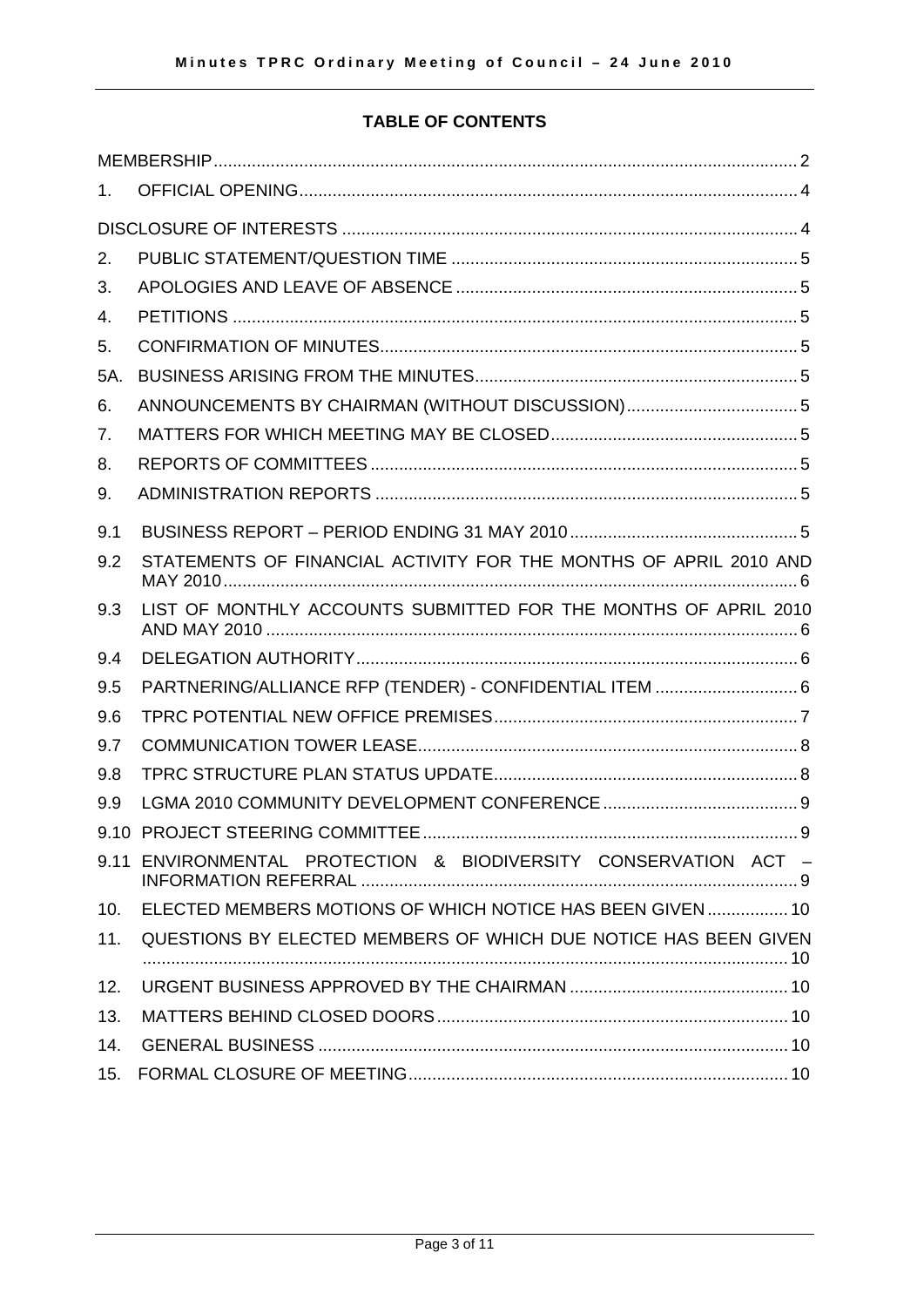## **PRESENT**

| <b>Chairman</b>                                                         | Cr John Italiano                                                                                                                                                                             |  |
|-------------------------------------------------------------------------|----------------------------------------------------------------------------------------------------------------------------------------------------------------------------------------------|--|
| <b>Councillors</b>                                                      | Cr Geoff Amphlett<br>Cr Nick Catania<br>Cr Eleni Evangel<br><b>Cr Dianne Guise</b><br>Cr Tom McLean<br><b>Cr David Michael</b><br>Cr Glynis Monks<br>Cr Stephanie Proud<br>Cr Trevor Vaughan |  |
| <b>Alternate Members</b>                                                | Nil                                                                                                                                                                                          |  |
| <b>Staff</b>                                                            | Tony Arias (Chief Executive Officer)<br>Kylie Jeffs (Executive Assistant)                                                                                                                    |  |
| <b>Apologies Councillors</b>                                            | Cr Leonie Getty<br><b>Cr Simon Withers</b>                                                                                                                                                   |  |
| <b>Leave of Absence</b>                                                 | Nil                                                                                                                                                                                          |  |
| Absent                                                                  | Nil                                                                                                                                                                                          |  |
| <b>Consultants</b>                                                      | Ms Barbara Giudici (Stantons International)                                                                                                                                                  |  |
| <b>Apologies Participant</b><br><b>Councils' Advisers</b>               | Mr John Giorgi (Town of Vincent)<br>Mr Stuart Jardine (City of Stirling)<br>Mr Daniel Simms (City of Wanneroo)                                                                               |  |
| <b>In Attendance</b><br><b>Participant Councils'</b><br><b>Advisers</b> | Mr Lewis Bond (City of Perth)<br>Mr Mark Dickson (City of Wanneroo)<br>Mr Garry Hunt (City of Joondalup)<br>Mr Jason Lyon (Town of Cambridge)<br>Mr Ross Povey (City of Stirling)            |  |
| <b>Members of the Public</b>                                            | Nil                                                                                                                                                                                          |  |
| <b>Press</b>                                                            | Nil                                                                                                                                                                                          |  |

#### **1. OFFICIAL OPENING**

At 5.32pm the Chairman declared the meeting of the Tamala Park Regional Council open.

## **DISCLOSURE OF INTERESTS**

• Cr Dianne Guise disclosed an interest affecting impartiality for item number 9.5 as she has worked with proponents and personnel on planning charettes/projects in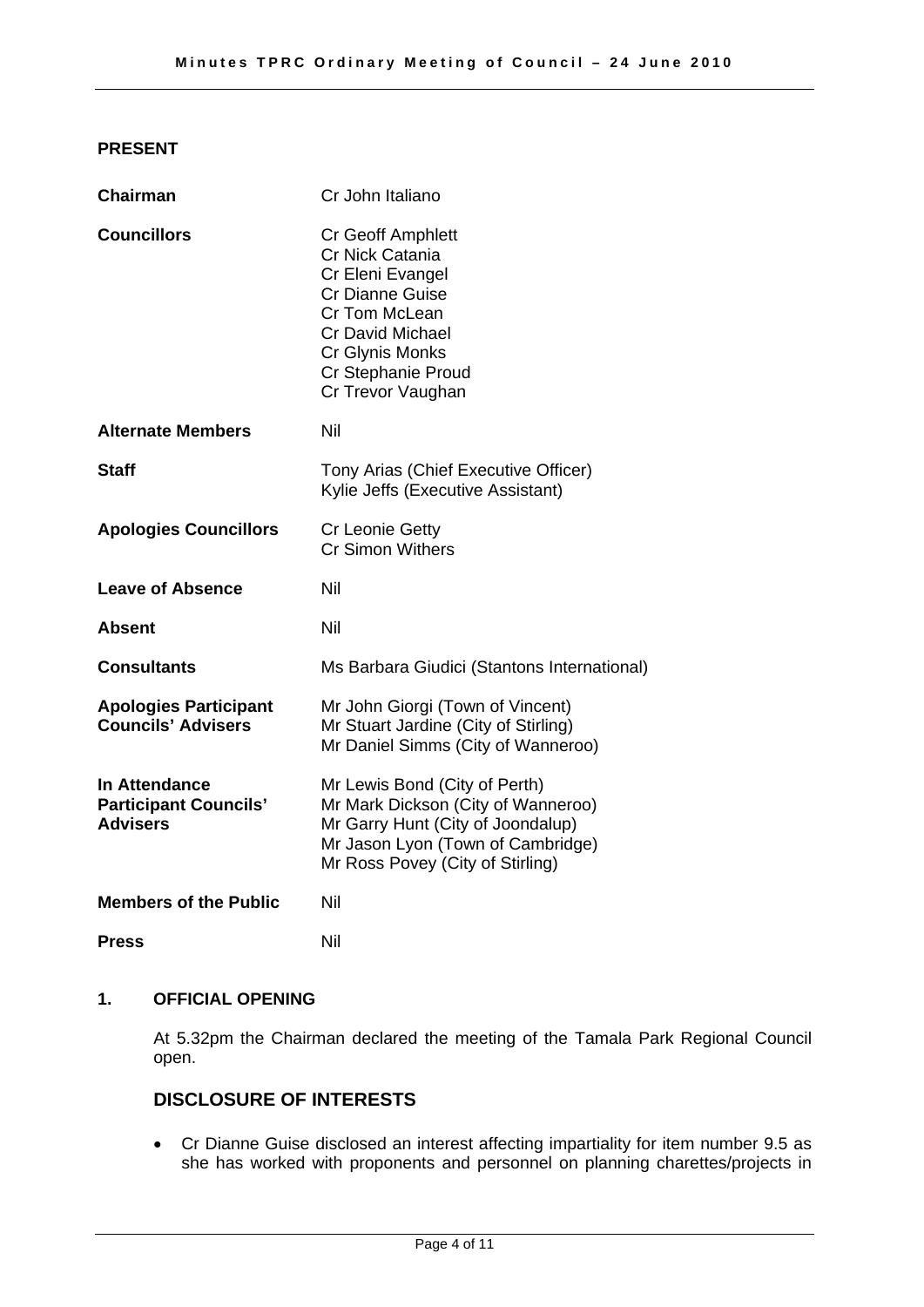her capacity as a Member for the City of Wanneroo. Proponents include Brookfield Multiplex and Satterley Property Group.

- TPRC CEO Mr Tony Arias restated his interest affecting impartiality in relation to Item 9.5 due to his dealings with the Satterley Property Group and Tony Vallelonga who is part of the project team for the Satterley Property Group tender.
- Crs Italiano, Michael and Proud declared an impartial interest in relation to Item 9.6 with regard to their position with the City of Stirling, who owns the property located at 369 Scarborough Beach Road, Innaloo.

#### **2. PUBLIC STATEMENT/QUESTION TIME**

Nil

#### **3. APOLOGIES AND LEAVE OF ABSENCE**

Apologies were received from Cr Leonie Getty and Cr Simon Withers.

#### **4. PETITIONS**

Nil

#### **5. CONFIRMATION OF MINUTES**

*Ordinary Meeting of Council – 15 April 2010* 

Moved Cr N Catania, Seconded Cr T Vaughan

That the minutes of the Ordinary Meeting of Council of 15 April 2010 be confirmed, and signed by the Chairman, as a true and correct record of proceedings.

The Motion was put and declared CARRIED (10/0).

#### **5A. BUSINESS ARISING FROM THE MINUTES**

Nil

## **6. ANNOUNCEMENTS BY CHAIRMAN (WITHOUT DISCUSSION)**

Nil

## **7. MATTERS FOR WHICH MEETING MAY BE CLOSED**

Nil

## **8. REPORTS OF COMMITTEES**

- *Project Steering Committee 27 May 2010 (refer Item 9.10)*
- *Project Steering Committee 10 June 2010 (refer Item 9.10)*

## **9. ADMINISTRATION REPORTS**

## **9.1 BUSINESS REPORT – PERIOD ENDING 31 MAY 2010**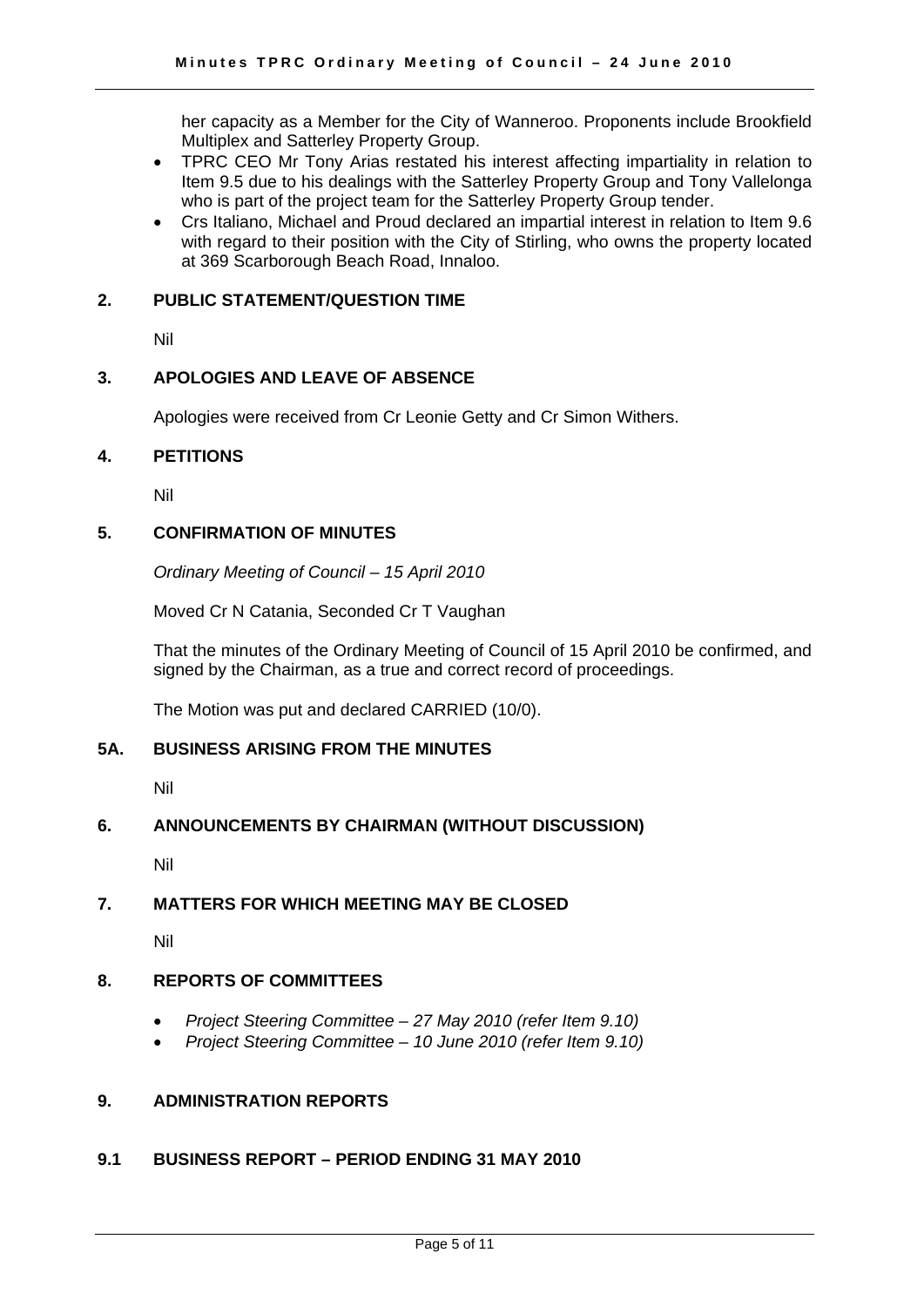Moved Cr T Vaughan, Seconded Cr G Amphlett

[The recommendation in the agenda]

#### **That the Business Report to 31 May 2010 be RECEIVED.**

The Motion was put and declared CARRIED (10/0).

#### **9.2 STATEMENTS OF FINANCIAL ACTIVITY FOR THE MONTHS OF APRIL 2010 AND MAY 2010**

Moved Cr D Guise, Seconded Cr T McLean

[The recommendation in the agenda]

#### **That the Council RECEIVE and NOTE the Statement of Financial Activity for the months ending 30 April 2010 and 31 May 2010.**

The Motion was put and declared CARRIED (10/0).

## **9.3 LIST OF MONTHLY ACCOUNTS SUBMITTED FOR THE MONTHS OF APRIL 2010 AND MAY 2010**

Moved Cr N Catania, Seconded Cr D Michael

[The recommendation in the agenda]

**That the Council RECEIVE and NOTE the list of accounts paid under Delegated Authority to the CEO for the month of April 2010 and May 2010:** 

- **Month ending 30 April 2010 (Total \$43,568.35)**
- **Month ending 31 May 2010 (Total \$83,198.07)**
- **Total Paid \$126,766.42**

The Motion was put and declared CARRIED (10/0).

#### **9.4 DELEGATION AUTHORITY**

Moved Cr G Monks, Seconded Cr S Proud

[The recommendation in the agenda]

#### **That Council APPROVE the modified the Delegation Register 2009/10 and the delegations contained therein.**

The Motion was put and declared CARRIED BY ABSOLUTE MAJORITY (10/0).

## **9.5 PARTNERING/ALLIANCE RFP (TENDER) - CONFIDENTIAL ITEM**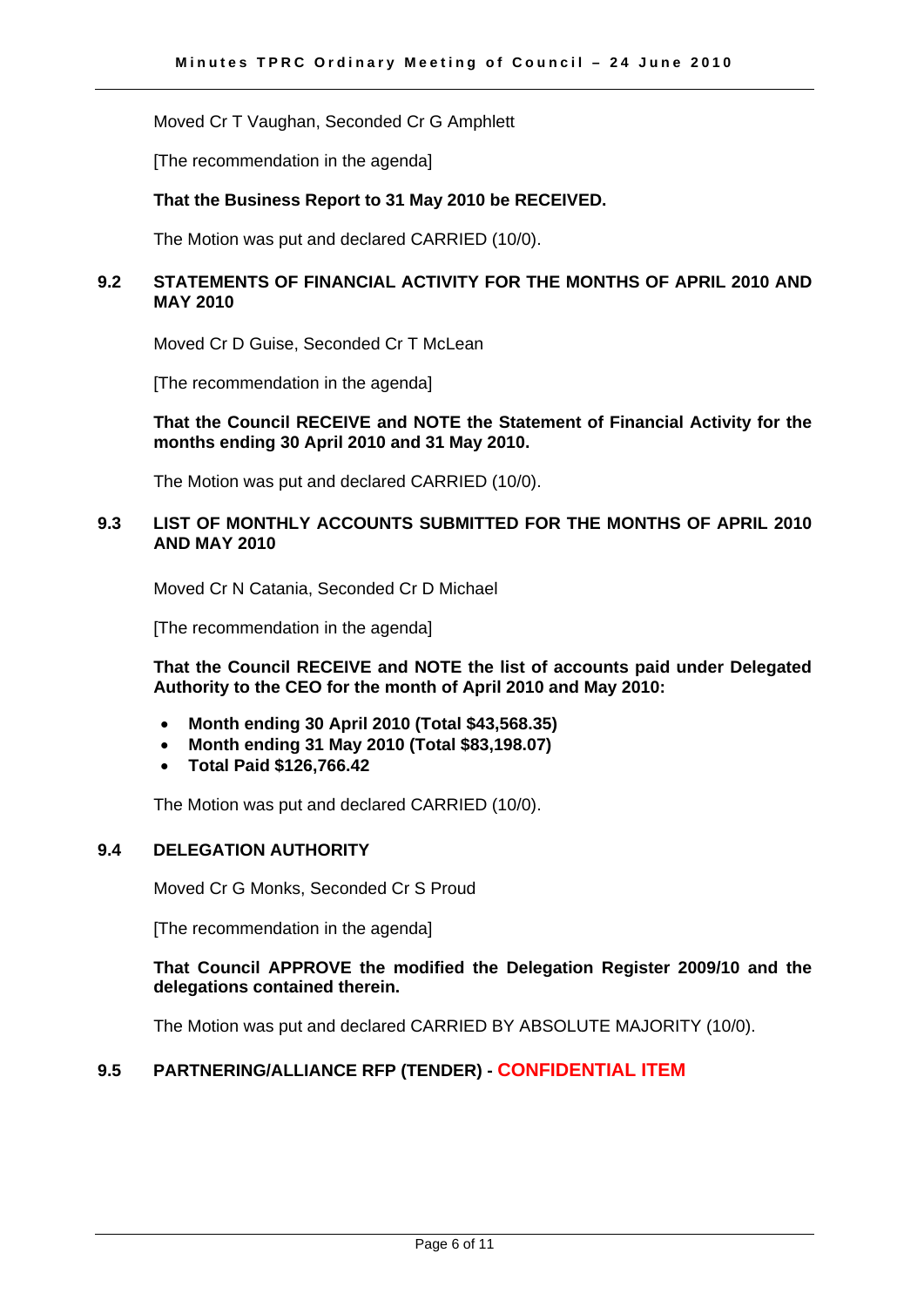Moved Cr D Guise, Seconded Cr N Catania

That the meeting be moved behind closed doors at 5.47pm due to Item 9.5 (Partnering/Alliance RFP tender) on the agenda dealing with a contract that may be entered into by the Tamala Park Regional Council.

The Motion was put and declared CARRIED (10/0).

*Ms Barbara Giudici (Stantons International) was invited to stay and to observe the meeting.* 

*The Chairman thanked the members of the Project Steering Committee for their time and efforts in selecting the preferred proponent for a partnering/alliance for the Tamala Park development project.* 

Moved Cr D Guise, Seconded Cr E Evangel

[The recommendation in the agenda]

- **1. That the Evaluation Report be RECEIVED.**
- **2. That Satterley Property Group Pty Ltd be APPROVED as the preferred proponent for a Partner/Alliance for the Tamala Park development project.**
- **3. That in the event that TPRC is UNABLE to conclude satisfactory negotiations with Satterley Property Group Pty Ltd, that it can commence negotiations with the next ranked proponent (Brookfield Multiplex Developments Australia Pty Ltd).**

The Motion was put and declared CARRIED (10/0).

Moved Cr D Guise, Seconded Cr S Proud

That the meeting be opened and standing orders recommence at 6.07pm.

The Motion was put and declared CARRIED (10/0).

#### **9.6 TPRC POTENTIAL NEW OFFICE PREMISES**

*Crs Italiano, Michael and Proud declared an impartial interest for Item 9.6.* 

Moved Cr S Proud, Seconded Cr G Monks

[The recommendation in the agenda]

- 1. That Council APPROVE the terms set out by the City of Stirling for the lease of the TPRC office 369 Scarborough Beach Road, Innaloo.
- 2. That Council APPROVE the delegation to the CEO of the negotiation of the final lease terms with the City of Stirling, the appointment of design/management consultants and contractors for the office refurbishment works and purchase of the office furniture and equipment in accordance with the approved budget.
- 3. That Council APPROVE a budget of \$150,000 for refurbishment works and fitout of the new TPRC office.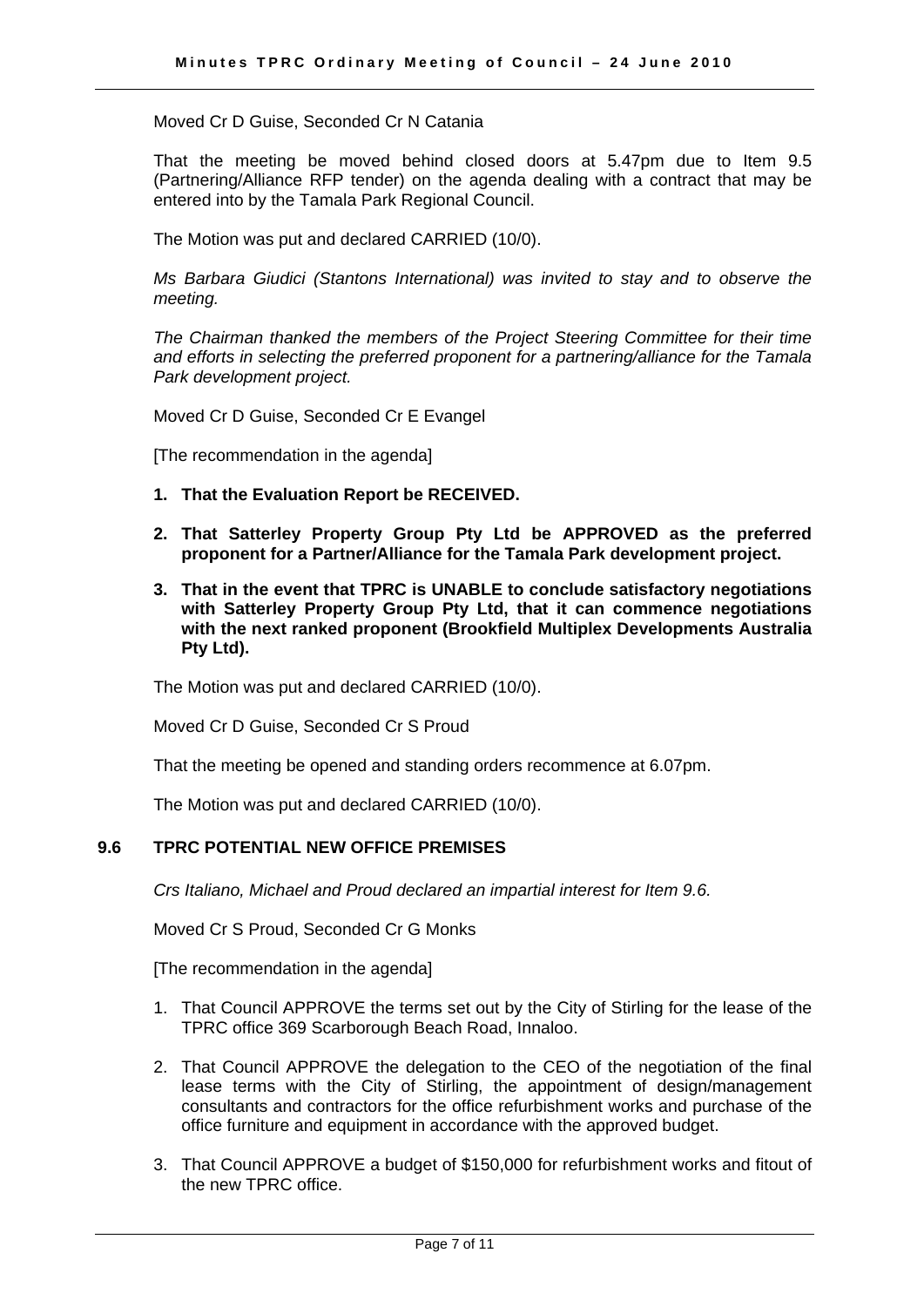Moved Cr N Catania, Seconded Cr E Evangel

That the recommendation be amended as follows:

- **1. That Council APPROVE the terms set out by the City of Stirling for the lease of the TPRC office 369 Scarborough Beach Road, Innaloo.**
- **2. That Council APPROVE the delegation to the CEO of the negotiation of the final lease terms with the City of Stirling, the appointment of design/management consultants and contractors for the office refurbishment works and purchase of the office furniture and equipment in accordance with the approved budget.**
- **3. That Council APPROVE a budget of up to \$120,000 for refurbishment works and fitout of the new TPRC office.**

The Motion for amendment was put and declared CARRIED BY ABSOLUTE MAJORITY (10/0).

The Motion as then amended was put and declared CARRIED BY ABSOLUTE MAJORITY (10/0).

#### **9.7 COMMUNICATION TOWER LEASE**

Moved Cr D Guise, Seconded Cr D Michael

[The recommendation in the agenda]

- **1. That Council RECEIVE the report.**
- **2. That the Town of Victoria Park is ADVISED that the TPRC is not in a position to take over the management responsibility of the Crown Castle lease.**

An additional recommendation was added as part of the substantive motion as follows:

**3. That the management responsibility of the Crown Castle communication tower lease BE SHARED amongst the owner Councils and the CEO's of the owner Councils are to negotiate how this outcome is to be achieved.** 

The Motion for amendment was put and declared CARRIED (10/0).

The Motion as then amended was put and declared CARRIED (10/0).

#### **9.8 TPRC STRUCTURE PLAN STATUS UPDATE**

Moved Cr G Monks, Seconded Cr D Guise

[The recommendation in the agenda]

#### **That the Council RECEIVE the status report in relation to the TPRC Structure Plan.**

The Motion was put and declared CARRIED (10/0).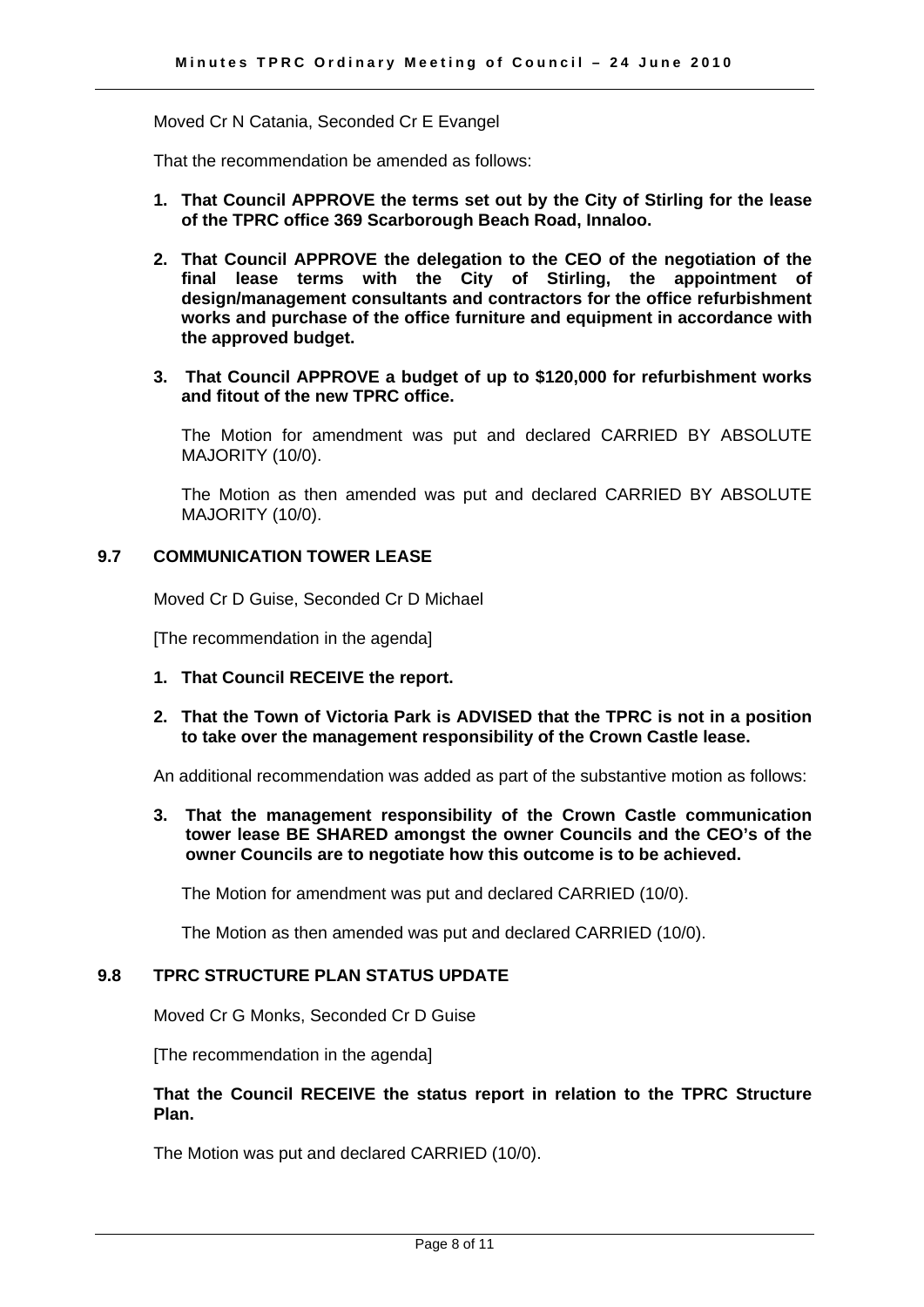#### **9.9 LGMA 2010 COMMUNITY DEVELOPMENT CONFERENCE**

Moved Cr T Vaughan, Seconded Cr N Catania

[The recommendation in the agenda]

**That Council resolve to DECLINE the request from the Local Government Managers Association for sponsorship of the State Community Development Conference 2010.** 

The Motion was put and declared CARRIED (9/1).

Cr S Proud spoke AGAINST the motion.

#### **9.10 PROJECT STEERING COMMITTEE**

Moved Cr N Catania, Seconded Cr E Evangel

[The recommendation in the agenda]

#### **1. That the Council RECEIVE the report.**

An additional recommendation was added as part of the substantive motion as follows:

**2. That the Project Steering Committee members (Crs Amphlett, Catania, Guise, Italiano, Vaughan and Withers), the TPRC CEO Mr Tony Arias and Ms Barbara Giudici** (**Probity Auditor) BE THANKED and ACKNOWLEDGED for their diligent work during the tendering process for the Tamala Park land development.** 

The Motion for amendment was put and declared CARRIED (10/0).

The Motion as then amended was put and declared CARRIED (10/0).

#### **9.11 ENVIRONMENTAL PROTECTION & BIODIVERSITY CONSERVATION ACT – INFORMATION REFERRAL**

Moved Cr T Vaughan, Seconded Cr S Proud

[The recommendation in the agenda]

#### **1. That the Council RECEIVE the report.**

An additional recommendation was added as part of the substantive motion as follows:

**2. That the TPRC CEO write a letter of appreciation to Minister Stephen Smith's office to thank him for his assistance in obtaining an audience for Crs Catania and Italiano to meet with Department of Environment executives to assist the TPRC with the Federal environmental process.** 

The Motion for amendment was put and declared CARRIED BY ABSOLUTE MAJORITY (10/0).

The Motion as then amended was put and declared CARRIED BY ABSOLUTE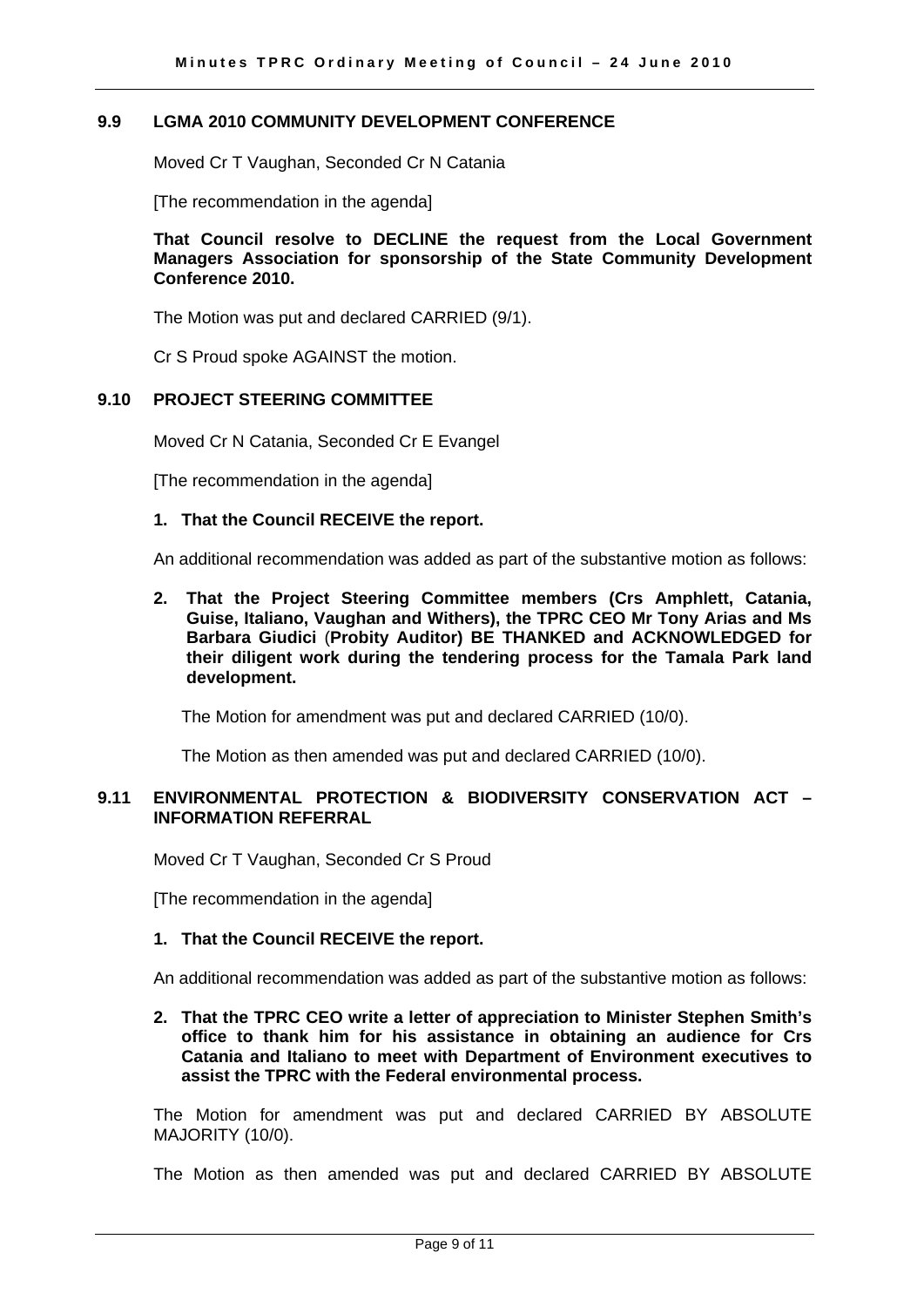MAJORITY (10/0).

#### **10. ELECTED MEMBERS MOTIONS OF WHICH NOTICE HAS BEEN GIVEN**

Nil

## **11. QUESTIONS BY ELECTED MEMBERS OF WHICH DUE NOTICE HAS BEEN GIVEN**

Nil

## **12. URGENT BUSINESS APPROVED BY THE CHAIRMAN**

Nil

#### **13. MATTERS BEHIND CLOSED DOORS**

Nil

#### **14. GENERAL BUSINESS**

 Cr T Vaughan requested if the projected 5 year timeline was still achievable and when owner Councils could expect a return on their investment.

TPRC CEO Tony Arias advised that at the TPRC Audit Committee held a meeting on 24 June 2010 outlining the draft budget which contains costs for all the necessary environmental and planning approvals.

Mr Arias also advised that (depending on Federal environmental approvals), construction works should commence at the end of next financial year and a positive cashflow is expected at the end of 2012. The project is still anticipated to operate for a 10-15 year period.

As a point of interest, it was highlighted that during the tendering process it was advised that the rate of sales in the order of 200-300 lots per year was achievable for the Tamala Park development.

#### **15. FORMAL CLOSURE OF MEETING**

The Chairman declared the meeting closed at 6.32pm.

as a true record of proceedings.